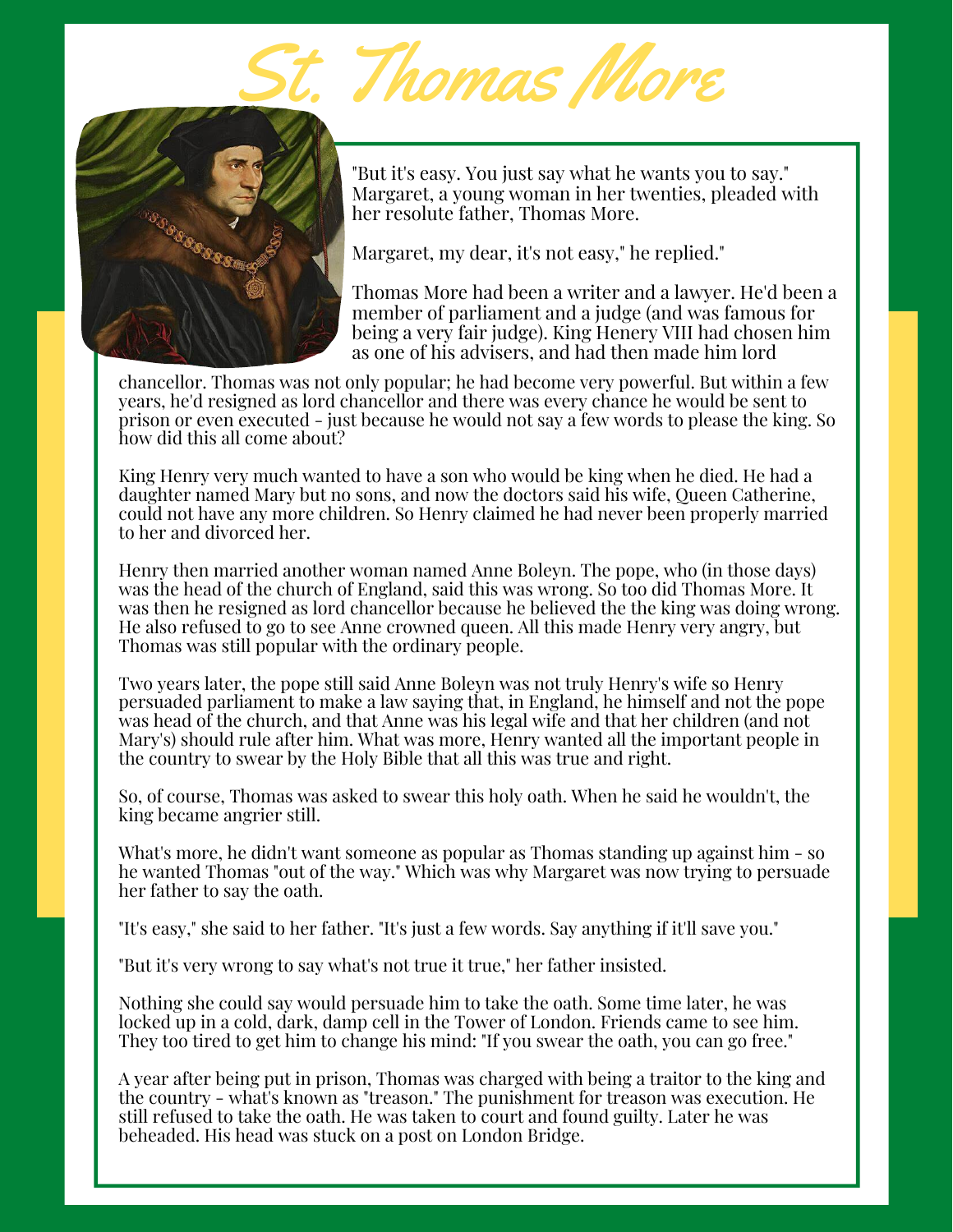He could have save himself. He didn't. It was a matter of conscience and Thomas More kept true to his conscience.

## **Reflection**

Four hundred years later in 1935, Thomas More was canonized a saint of God. Few saints are more relevant to our time. In the year 2000, in fact, Pope John Paul II named him patron of political leaders. The supreme diplomat and counselor, he did not compromise his own moral values in order to please the king, knowing that true allegiance to authority is not blind acceptance of everything that authority wants.

King Henry himself realized this and tried desperately to win his chancellor to his side because he knew More was a man whose approval counted, a man whose personal integrity no one questioned. But when Thomas More resigned as chancellor, unable to approve the two matters that meant most to Henry, the king had to get rid of him.

## **A Martyr's Prayer by: Thomas More**

Good Lord, give me the grace to spend my life, that when the day of my death shall come, though I feel pain my body, I may feel comfort in my soul; and with due love toward thee, and charity towards the world, I may, through grace, depart into thy glory. Amen.

St. Thomas More, pray for us!

*Story taken from, 'The Loyola Treasury of Saints' by David Self*